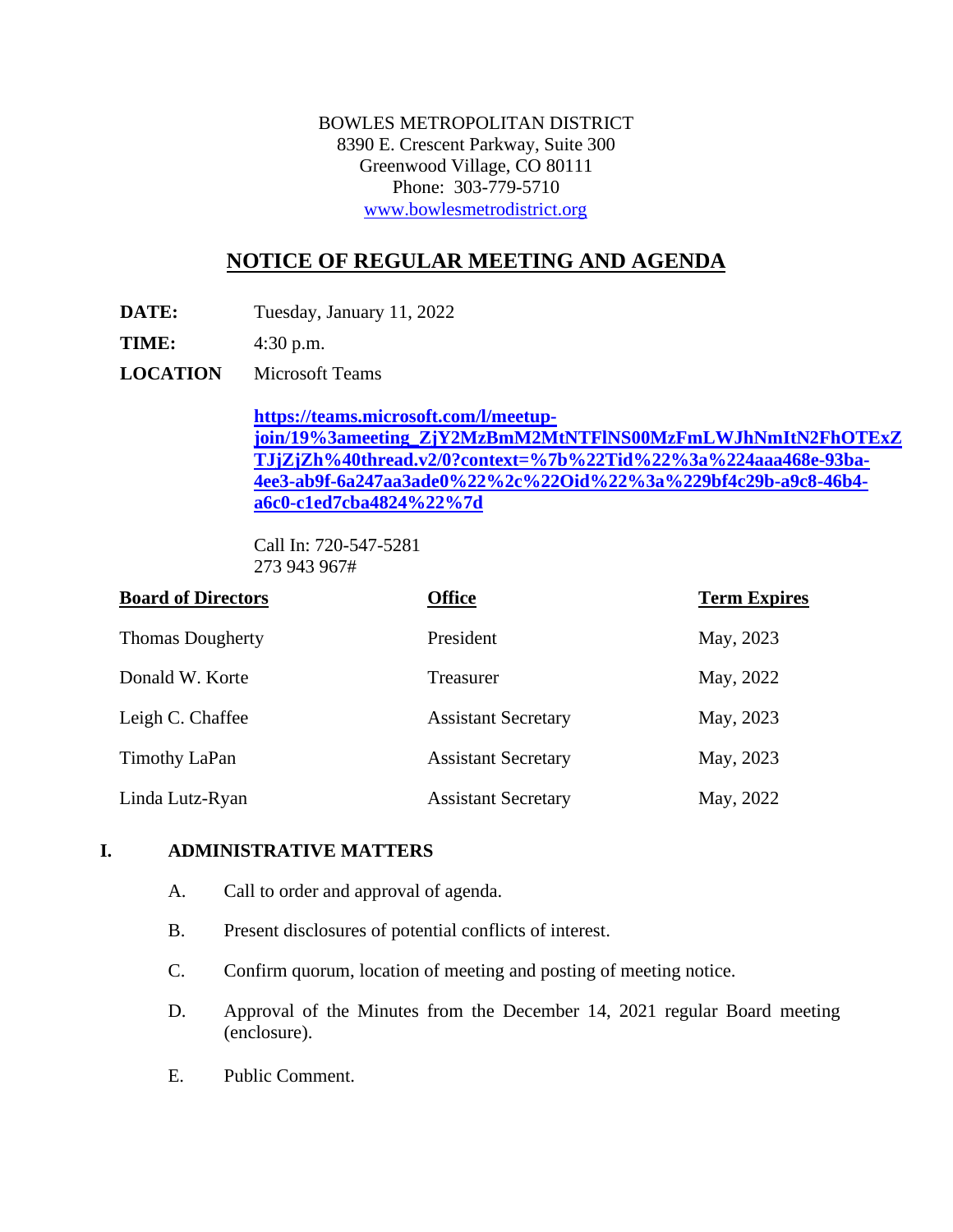Members of the public may express their views to the Board on matters that affect the District that are otherwise not on the agenda. Comments will be limited to three (3) minutes per person.

### **II. FINANCIAL MATTERS**

- A. Review and consider approval of November 30, 2021 Financial Statements (enclosure).
- B. Review and consider approval of claims in the amount of \$145,571.31 (enclosure).
- C. Other.

#### **III. MANAGER MATTERS**

- A. Operational Updates and Action Items
	- 1. Landscape:
		- a. Update on Hydro Systems KDI project and irrigation mapping.
	- 2. Davey Tree:
		- a. General Update
	- 3. Park Update:
		- a. Review and consider approval of CDR Construction LLC updated proposal to replace gazebo deck and structure in an amount of \$58,250 (enclosures).
		- b. Review and Approve Blue Herron Park Permit for Youth Sports Team Practices (enclosed).
	- 4. Signage Update:
		- a. Isthmus Park informational signs
		- b. Regulation sign updates
- B. Vendor Feedback Discussion
- C. Other.